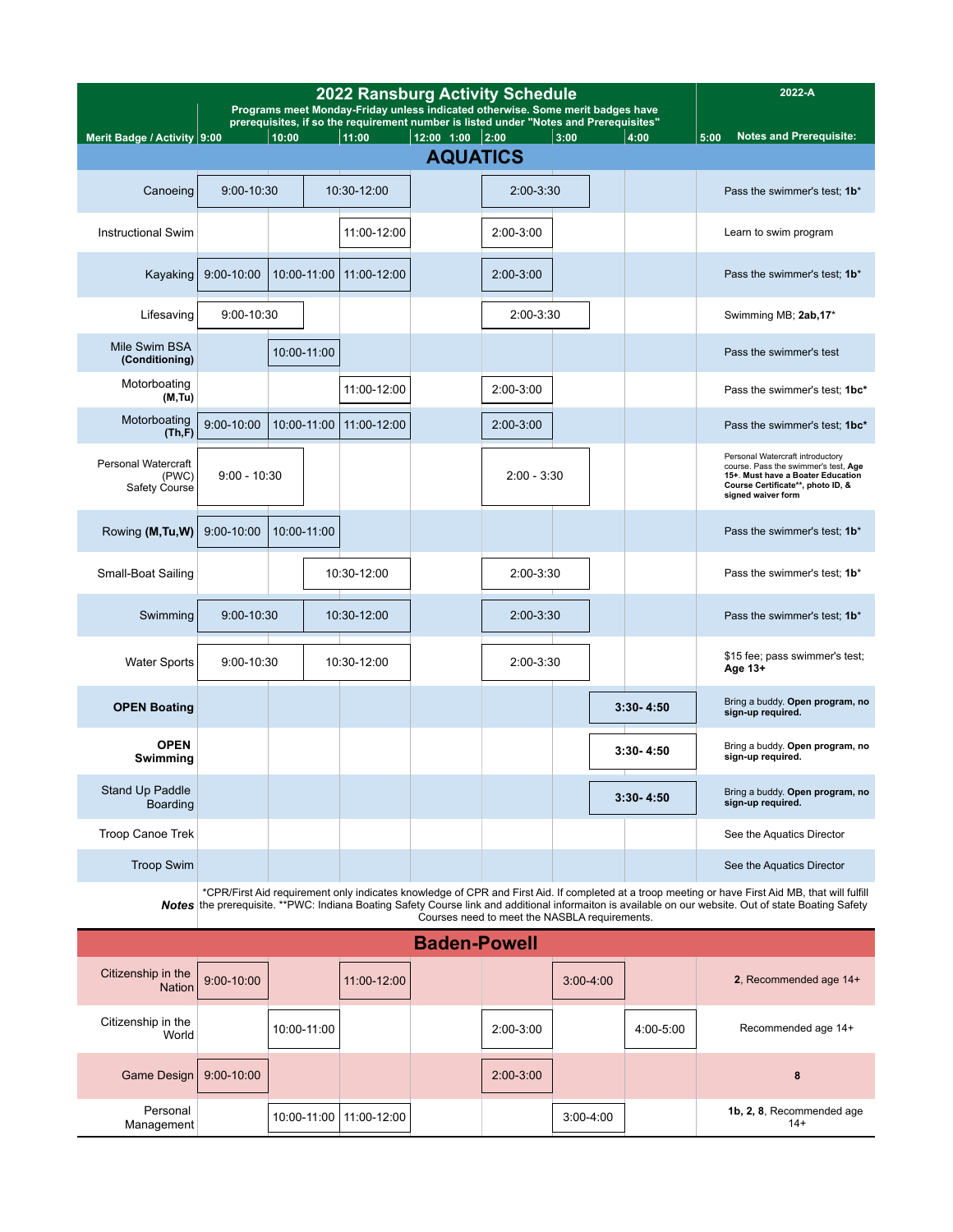|                                     | <b>2022 Ransburg Activity Schedule</b><br>Programs meet Monday-Friday unless indicated otherwise. Some merit badges have<br>prerequisites, if so the requirement number is listed under "Notes and Prerequisites" |                |                   |                   |                       |               |             |                                                                                                                                                                                                                                                                                    |
|-------------------------------------|-------------------------------------------------------------------------------------------------------------------------------------------------------------------------------------------------------------------|----------------|-------------------|-------------------|-----------------------|---------------|-------------|------------------------------------------------------------------------------------------------------------------------------------------------------------------------------------------------------------------------------------------------------------------------------------|
| Merit Badge / Activity 9:00         |                                                                                                                                                                                                                   | 10:00          | 11:00             | 12:00 1:00        | 2:00                  | 3:00          | 4:00        | <b>Notes and Prerequisite:</b><br>5:00                                                                                                                                                                                                                                             |
|                                     |                                                                                                                                                                                                                   |                |                   |                   | <b>COMMUNICATIONS</b> |               |             |                                                                                                                                                                                                                                                                                    |
| Moviemaking                         |                                                                                                                                                                                                                   |                | 10:00-12:00       |                   |                       |               |             |                                                                                                                                                                                                                                                                                    |
| Communication                       | 9:00-10:00                                                                                                                                                                                                        |                |                   |                   | 2:00-3:00             | $3:00 - 4:00$ | 4:00-5:00   | 5, 8                                                                                                                                                                                                                                                                               |
| Photography                         | $9:00 - 10:00$                                                                                                                                                                                                    |                |                   |                   | $2:00 - 3:00$         | $3:00 - 4:00$ |             | 1a (Cyber Chip).<br>Bring a personal digital<br>camera, if possible.                                                                                                                                                                                                               |
| Music                               |                                                                                                                                                                                                                   |                |                   |                   |                       |               | 4:00-5:00   |                                                                                                                                                                                                                                                                                    |
|                                     | <b>EAGLE QUEST</b>                                                                                                                                                                                                |                |                   |                   |                       |               |             |                                                                                                                                                                                                                                                                                    |
| <b>First Year Camper</b>            |                                                                                                                                                                                                                   | $9:00 - 11:00$ | OPEN <sup>*</sup> |                   |                       | $2:00-4:00$   | OPEN*       | <b>Covers only Tenderfoot and Second</b><br>Class regs.<br>AM and PM sessions are exactly<br>identical to each other, so Scouts only<br>need to sign up for one of the two<br>sessions. *Open hours indicate open<br>program to complete any requirements.<br>No sign-up required. |
| <b>First Class</b>                  |                                                                                                                                                                                                                   |                | 11:00-12:00       |                   |                       |               | 4:00-5:00   | Covers only First Class regs.<br>AM and PM sessions are exactly<br>identical to each other; Scouts only<br>need to sign up for one of the two<br>sessions.                                                                                                                         |
| <b>Totin' Chip</b>                  |                                                                                                                                                                                                                   |                | <b>OPEN</b>       |                   |                       |               | <b>OPEN</b> | No sign-up required.                                                                                                                                                                                                                                                               |
| Firem'n Chit                        |                                                                                                                                                                                                                   |                | <b>OPEN</b>       |                   |                       |               | <b>OPEN</b> | No sign-up required.                                                                                                                                                                                                                                                               |
| Paul Bunyan                         |                                                                                                                                                                                                                   |                | <b>OPEN</b>       |                   |                       |               | <b>OPEN</b> | No sign-up required.                                                                                                                                                                                                                                                               |
|                                     |                                                                                                                                                                                                                   |                |                   | <b>HANDICRAFT</b> |                       |               |             |                                                                                                                                                                                                                                                                                    |
| Art                                 |                                                                                                                                                                                                                   |                | 11:00-12:00       |                   |                       |               | 4:00-5:00   |                                                                                                                                                                                                                                                                                    |
| Basketry                            | 9:00-10:00                                                                                                                                                                                                        |                |                   |                   | 2:00-3:00             |               |             | 3 projects<br>cost \$25-\$27 total                                                                                                                                                                                                                                                 |
| Fingerprinting<br>(Th,F)            |                                                                                                                                                                                                                   | 10:00-11:00    |                   |                   |                       | $3:00 - 4:00$ |             |                                                                                                                                                                                                                                                                                    |
| Leatherwork                         | 9:00-10:00                                                                                                                                                                                                        | 10:00-11:00    | 11:00-12:00       |                   | 2:00-3:00             |               |             | Projects cost \$5-\$15 total                                                                                                                                                                                                                                                       |
| Metalwork                           |                                                                                                                                                                                                                   | $9:00 - 11:00$ |                   |                   |                       | $2:00-4:00$   |             | \$20 shop cost                                                                                                                                                                                                                                                                     |
| Model Design and<br><b>Building</b> |                                                                                                                                                                                                                   |                | 11:00-12:00       |                   |                       | $3:00 - 4:00$ | 4:00-5:00   |                                                                                                                                                                                                                                                                                    |
| Sculpture<br>(M, Tu, W)             |                                                                                                                                                                                                                   | 10:00-11:00    |                   |                   |                       | $3:00 - 4:00$ |             | Project material cost \$5                                                                                                                                                                                                                                                          |
| Woodcarving                         | 9:00-10:00                                                                                                                                                                                                        | 10:00-11:00    | 11:00-12:00       |                   | 2:00-3:00             | $3:00 - 4:00$ | 4:00-5:00   | Projects cost \$5-\$8;<br>Totin' Chip req.                                                                                                                                                                                                                                         |
| <b>OPEN Handicraft</b>              |                                                                                                                                                                                                                   |                |                   |                   |                       |               | <b>OPEN</b> | Open program for Scouts to work on<br>projects and learn different art<br>mediums. No sign-up required.                                                                                                                                                                            |
|                                     |                                                                                                                                                                                                                   |                |                   |                   | <b>HIGH ADVENTURE</b> |               |             |                                                                                                                                                                                                                                                                                    |
| Climbing                            |                                                                                                                                                                                                                   | 9:00-11:00     |                   |                   |                       | $2:00-4:00$   |             | Age 13+                                                                                                                                                                                                                                                                            |
| COPE                                |                                                                                                                                                                                                                   | 9:00-12:00     |                   |                   |                       | 2:00-5:00     |             | "Challenging Outdoor Personal<br>Experience"; Age 13+                                                                                                                                                                                                                              |
| <b>Open Climbing</b>                |                                                                                                                                                                                                                   |                |                   |                   |                       |               | 4:00-4:50   | No sign-up required.                                                                                                                                                                                                                                                               |
| Open Rappel -<br>Youth (Tu.)        |                                                                                                                                                                                                                   |                |                   |                   |                       |               | 4:00-4:50   | Occurs Tuesday. No sign-up<br>required.                                                                                                                                                                                                                                            |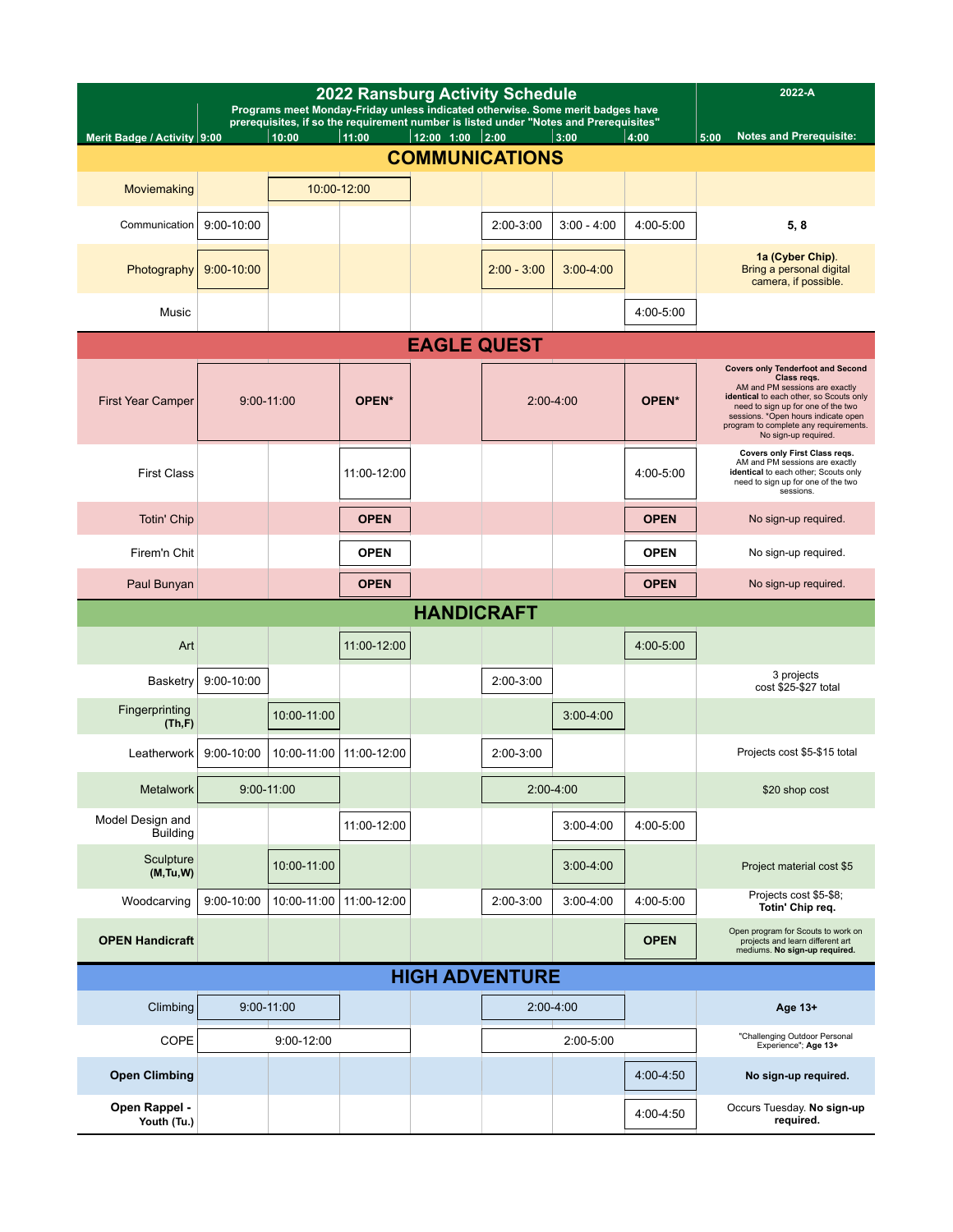| <b>2022 Ransburg Activity Schedule</b><br>Programs meet Monday-Friday unless indicated otherwise. Some merit badges have<br>prerequisites, if so the requirement number is listed under "Notes and Prerequisites" |                |             |             |              |                      |               |           | 2022-A                                                            |
|-------------------------------------------------------------------------------------------------------------------------------------------------------------------------------------------------------------------|----------------|-------------|-------------|--------------|----------------------|---------------|-----------|-------------------------------------------------------------------|
| Merit Badge / Activity 9:00                                                                                                                                                                                       |                | 10:00       | 11:00       | 12:00 1:00   | 2:00                 | 3:00          | 4:00      | <b>Notes and Prerequisite:</b><br>5:00                            |
|                                                                                                                                                                                                                   |                |             |             |              | <b>NATURE CENTER</b> |               |           |                                                                   |
| <b>Bird Study</b>                                                                                                                                                                                                 | $9:00 - 10:00$ |             |             |              |                      |               |           | 5                                                                 |
| Fish and Wildlife<br>Management<br>(M, Tu, W)                                                                                                                                                                     |                |             | 11:00-12:00 |              | 2:00-3:00            |               |           | $\overline{7}$                                                    |
| Fishing                                                                                                                                                                                                           | $9:00 - 10:00$ | 10:00-11:00 | 11:00-12:00 |              |                      |               |           | 7; Recommend bringing own<br>fishing rod and tackle, if possible. |
| Forestry                                                                                                                                                                                                          |                |             |             |              |                      |               | 4:00-5:00 |                                                                   |
| Geology<br>(Th,F)                                                                                                                                                                                                 |                |             | 11:00-12:00 |              | $2:00-3:00$          |               |           |                                                                   |
| <b>Insect Study</b>                                                                                                                                                                                               |                | 10:00-11:00 |             |              |                      |               |           | 9,10                                                              |
| Mammal Study (Th,F)                                                                                                                                                                                               | $9:00 - 10:00$ | 10:00-11:00 | 11:00-12:00 |              | $2:00-3:00$          | $3:00 - 4:00$ | 4:00-5:00 | 3                                                                 |
| Nature                                                                                                                                                                                                            | 9:00-10:00     |             | 11:00-12:00 |              | 2:00-3:00            | $3:00 - 4:00$ | 4:00-5:00 |                                                                   |
| Oceanography                                                                                                                                                                                                      |                |             |             |              |                      | $3:00 - 4:00$ |           |                                                                   |
| Reptile and Amphibian<br>Study                                                                                                                                                                                    |                | 10:00-11:00 |             |              |                      | $3:00 - 4:00$ |           | 8                                                                 |
| Soil and Water<br>Conservation                                                                                                                                                                                    |                |             |             |              | $2:00 - 3:00$        |               |           |                                                                   |
| Weather<br>(M, Tu, W)                                                                                                                                                                                             | 9:00-10:00     | 10:00-11:00 | 11:00-12:00 |              | 2:00-3:00            | $3:00 - 4:00$ | 4:00-5:00 | 9                                                                 |
| <b>OPEN Nature</b>                                                                                                                                                                                                |                |             |             |              |                      |               | 4:00-5:00 | No sign-up required                                               |
|                                                                                                                                                                                                                   |                |             |             | <b>RANCH</b> |                      |               |           |                                                                   |
| Animal Science (M,<br>Tu,W)                                                                                                                                                                                       | $9:00 - 10:00$ |             |             |              | 2:00-3:00            |               |           |                                                                   |
| <b>Farm Mechanics</b><br>(M, Tu, W)                                                                                                                                                                               |                |             | 11:00-12:00 |              | 2:00-3:00            |               |           |                                                                   |
|                                                                                                                                                                                                                   | $9:00 - 11:00$ |             |             |              |                      |               |           | \$20 fee, long pants.                                             |
| Horsemanship                                                                                                                                                                                                      |                | 10:00-12:00 |             |              |                      |               |           | Recommended Age 13+                                               |
| Landscape<br>Architecture<br>(Th,F)                                                                                                                                                                               |                |             | 11:00-12:00 |              | 2:00-3:00            |               |           |                                                                   |
| Vet. Medicine<br>(Th,F)                                                                                                                                                                                           | 9:00-10:00     |             |             |              | 2:00-3:00            |               |           | 6                                                                 |
| Wrangler                                                                                                                                                                                                          |                |             |             |              | 2:00-3:30            |               |           | \$20 fee, Age 13+, long pants,<br>Horsemanship MB                 |
| <b>Trail Rides</b>                                                                                                                                                                                                |                |             |             |              |                      | $3:15-4:15$   | 4:00-5:00 | \$10 fee, sign-up in Trading<br>Post; please wear long pants      |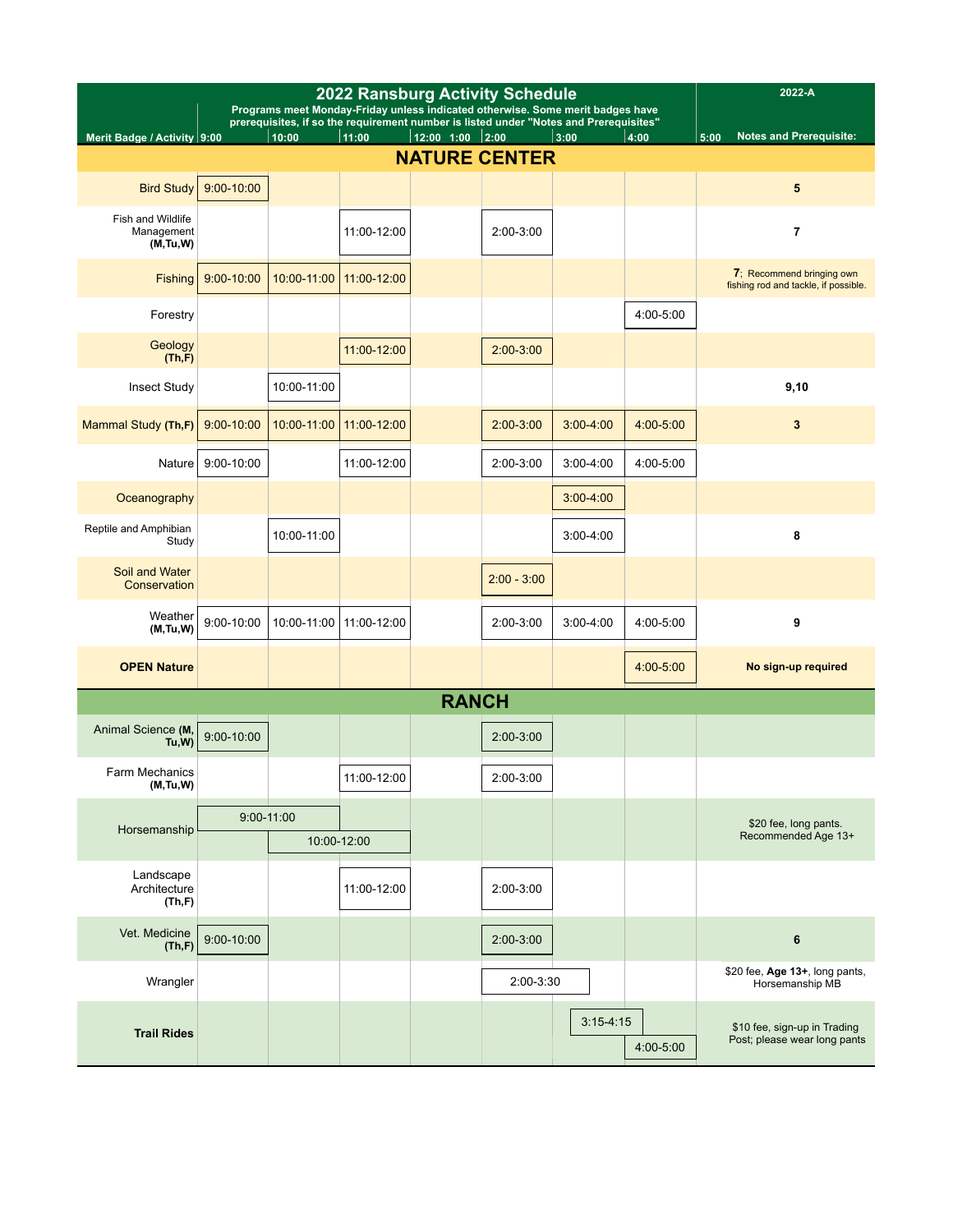| <b>2022 Ransburg Activity Schedule</b><br>Programs meet Monday-Friday unless indicated otherwise. Some merit badges have |            |                |                                                                                                |                     |               |               |             | 2022-A                                                                                                                                   |
|--------------------------------------------------------------------------------------------------------------------------|------------|----------------|------------------------------------------------------------------------------------------------|---------------------|---------------|---------------|-------------|------------------------------------------------------------------------------------------------------------------------------------------|
| Merit Badge / Activity 9:00                                                                                              |            | 10:00          | prerequisites, if so the requirement number is listed under "Notes and Prerequisites"<br>11:00 | $12:00$ $1:00$ 2:00 |               | 3:00          | 4:00        | <b>Notes and Prerequisite:</b><br>5:00                                                                                                   |
|                                                                                                                          |            |                |                                                                                                | <b>SCOUTCRAFT</b>   |               |               |             |                                                                                                                                          |
| Camping                                                                                                                  | 9:00-10:00 | 10:00-11:00    |                                                                                                |                     | $2:00-3:00$   | $3:00 - 4:00$ |             | 4b, 5e, 7b, 9abc                                                                                                                         |
| Cooking                                                                                                                  |            |                | 10:00-12:00                                                                                    |                     |               | 2:00-4:00     |             | \$20 fee                                                                                                                                 |
| Emergency<br>Preparedness                                                                                                | 9:00-10:00 |                | 11:00-12:00                                                                                    |                     | $2:00-3:00$   |               | 4:00-5:00   | First Aid MB, 2c, 8b                                                                                                                     |
| First Aid                                                                                                                | 9:00-10:00 | 10:00-11:00    | 11:00-12:00                                                                                    |                     | $2:00-3:00$   | $3:00 - 4:00$ |             | 5                                                                                                                                        |
|                                                                                                                          |            | $9:00 - 11:00$ |                                                                                                |                     |               |               |             |                                                                                                                                          |
| Pioneering                                                                                                               |            |                | 10:00-12:00                                                                                    |                     | $2:00 - 4:00$ |               |             |                                                                                                                                          |
| Search and Rescue                                                                                                        |            |                |                                                                                                |                     |               |               | 4:00-5:00   |                                                                                                                                          |
| Signs, Signals, and<br>Codes                                                                                             |            |                | 11:00-12:00                                                                                    |                     |               |               | 4:00-5:00   |                                                                                                                                          |
| Wilderness Survival                                                                                                      | 9:00-10:00 | 10:00-11:00    |                                                                                                |                     |               | $3:00 - 4:00$ | 4:00-5:00   |                                                                                                                                          |
| <b>OPEN Scoutcraft</b>                                                                                                   |            |                |                                                                                                |                     |               |               | <b>OPEN</b> | A time for Scouts to complete need<br>requirements (and partials) and experience<br>different Scoutcraft Skills; No-sign up<br>required. |
| <b>SHOOTING SPORTS</b>                                                                                                   |            |                |                                                                                                |                     |               |               |             |                                                                                                                                          |
| Archery                                                                                                                  |            | $9:00 - 11:00$ |                                                                                                |                     |               | OPEN*         |             | *Open Program - no sign-up<br>required. Fully enclosed shoes<br>required.                                                                |
|                                                                                                                          |            |                | 10:00-12:00                                                                                    |                     |               |               |             |                                                                                                                                          |
| <b>Rifle Shooting</b>                                                                                                    |            | $9:00 - 11:00$ |                                                                                                |                     | Practice      |               | OPEN*       | \$12 range fee for MB only. *Open<br>program - no sign-up required. Fully                                                                |
|                                                                                                                          |            |                | 10:00-12:00                                                                                    |                     | (Optional)    |               |             | enclosed shoes required.                                                                                                                 |
| <b>Shotgun Shooting</b>                                                                                                  |            | $9:00 - 11:00$ |                                                                                                |                     | Practice      |               |             | \$20 range fee, Age 13+; Fully                                                                                                           |
|                                                                                                                          |            |                | 10:00-12:00                                                                                    |                     | (Optional)    |               |             | enclosed shoes required.                                                                                                                 |
| <b>OPEN Sporting</b><br><b>Arrows</b>                                                                                    |            |                |                                                                                                |                     |               |               | OPEN*       | No sign-up required. Shoot<br>arrows at moving targets. Fully<br>enclosed shoes required.                                                |
|                                                                                                                          |            |                |                                                                                                | <b>SPORTS</b>       |               |               |             |                                                                                                                                          |
| Athletics (M, Tu, W)                                                                                                     |            | 10:00-11:00    | 11:00-12:00                                                                                    |                     |               |               |             | 3, 6b                                                                                                                                    |
| Geocaching                                                                                                               | 9:00-10:00 |                | 11:00-12:00                                                                                    |                     | 2:00-3:00     |               | 4:00-5:00   | 7, 9                                                                                                                                     |
| Orienteering                                                                                                             |            | $9:00 - 11:00$ |                                                                                                |                     |               | $2:00-4:00$   |             | 10                                                                                                                                       |
| Personal Fitness (M,<br>Tu, W                                                                                            | 9:00-10:00 | 10:00-11:00    | 11:00-12:00                                                                                    |                     | $2:00-3:00$   |               |             | 1b, 7, 8                                                                                                                                 |
| Sports (Th,F)                                                                                                            | 9:00-10:00 | 10:00-11:00    | 11:00-12:00                                                                                    |                     | $2:00-3:00$   |               |             | 4,5                                                                                                                                      |
| <b>Mountain Biking</b>                                                                                                   |            |                |                                                                                                |                     |               | <b>OPEN</b>   | <b>OPEN</b> | 5+ feet tall, starts on the hour. No<br>sign-up required.                                                                                |
| <b>OPEN Sports</b>                                                                                                       |            |                |                                                                                                |                     |               | <b>OPEN</b>   | <b>OPEN</b> | Various pick-up sports and games<br>will be played on an open basis.<br>No sign-up required.                                             |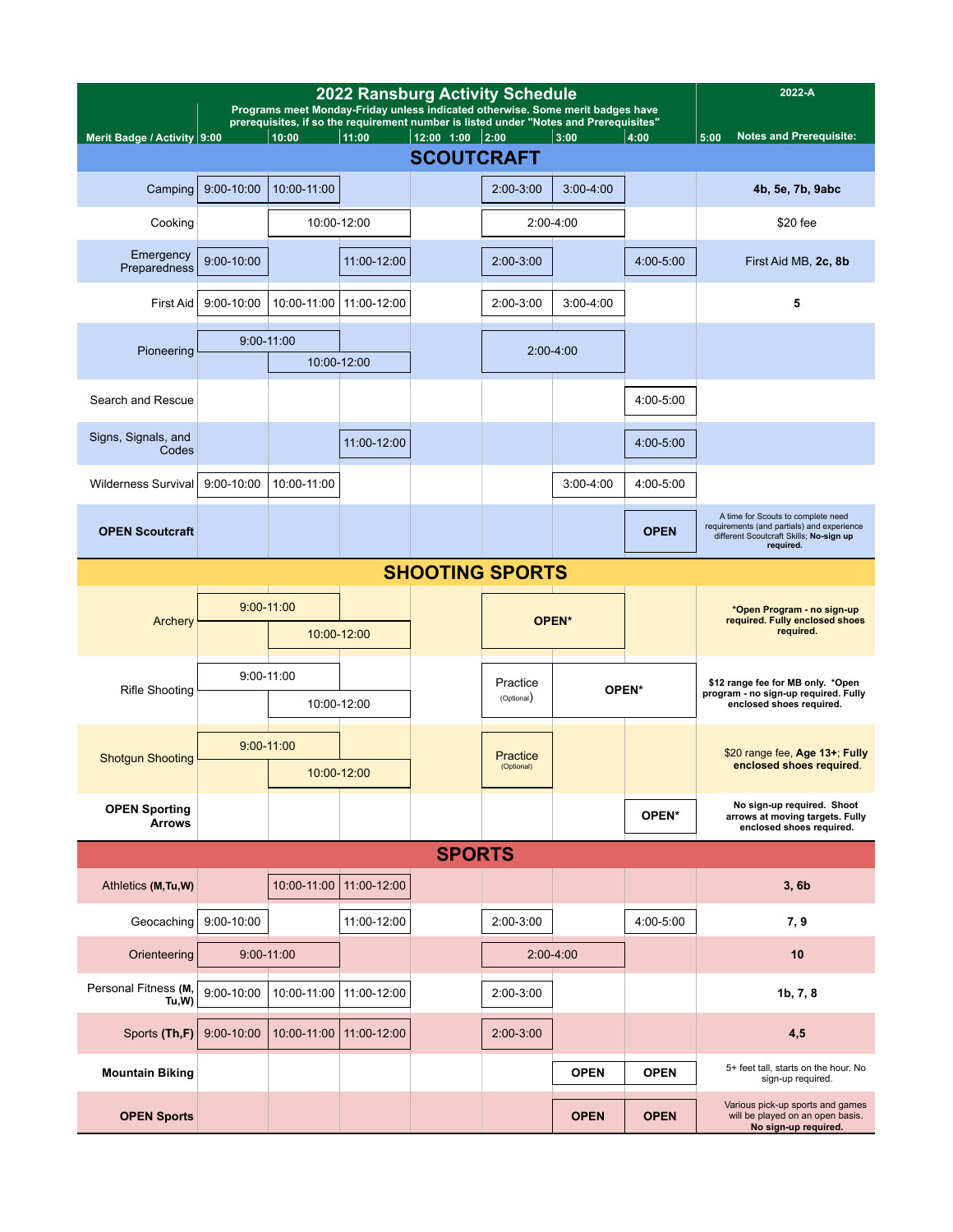|                                          | <b>2022 Ransburg Activity Schedule</b><br>Programs meet Monday-Friday unless indicated otherwise. Some merit badges have<br>prerequisites, if so the requirement number is listed under "Notes and Prerequisites" |              |             |                    |             |               |                                | 2022-A                                                                                                                             |
|------------------------------------------|-------------------------------------------------------------------------------------------------------------------------------------------------------------------------------------------------------------------|--------------|-------------|--------------------|-------------|---------------|--------------------------------|------------------------------------------------------------------------------------------------------------------------------------|
| Merit Badge / Activity 9:00              |                                                                                                                                                                                                                   | 10:00        | 11:00       | 12:00 1:00         | 2:00        | 3:00          | 4:00                           | <b>Notes and Prerequisite:</b><br>5:00                                                                                             |
|                                          |                                                                                                                                                                                                                   |              |             | <b>STEM CENTER</b> |             |               |                                |                                                                                                                                    |
| Archaeology                              |                                                                                                                                                                                                                   |              |             |                    | 2:00-3:00   | $3:00 - 4:00$ |                                |                                                                                                                                    |
| Astronomy                                |                                                                                                                                                                                                                   |              |             |                    | 2:00-3:00   |               |                                | 4c,6, night hikes required                                                                                                         |
| Aviation<br>(Th,F)                       | $9:00 - 10:00$                                                                                                                                                                                                    |              |             |                    |             |               | 4:00-5:00                      | 4                                                                                                                                  |
| Chemistry                                |                                                                                                                                                                                                                   |              | 11:00-12:00 |                    |             | $3:00 - 4:00$ | 4:00-5:00                      |                                                                                                                                    |
| Electricity                              | 9:00-10:00                                                                                                                                                                                                        |              |             |                    | $2:00-3:00$ |               |                                | $\mathbf{2}$                                                                                                                       |
| Energy<br>(M, Tu, W)                     |                                                                                                                                                                                                                   |              |             |                    |             |               | 4:00-5:00                      | 4                                                                                                                                  |
| Engineering                              | 9:00-10:00                                                                                                                                                                                                        |              | 11:00-12:00 |                    |             |               | 4:00-5:00                      |                                                                                                                                    |
| Environmental<br>Science                 | 9:00-10:00                                                                                                                                                                                                        | 10:00-11:00  | 11:00-12:00 |                    | 2:00-3:00   | $3:00 - 4:00$ |                                | 3e, 4                                                                                                                              |
| Exploration<br>(M, Tu, W)                | $9:00 - 10:00$                                                                                                                                                                                                    |              |             |                    |             |               |                                |                                                                                                                                    |
| <b>Nuclear Science</b>                   |                                                                                                                                                                                                                   | 10:00-11:00  |             |                    |             |               |                                | Recommended age 13+                                                                                                                |
| <b>Robotics</b>                          | $9:00 - 11:00$                                                                                                                                                                                                    |              | OPEN*       |                    |             | $2:00-4:00$   | OPEN*                          | *For enrolled Scouts only. No<br>sign-up required.                                                                                 |
| Space Exploration                        |                                                                                                                                                                                                                   | 10:00-11:00  | 11:00-12:00 |                    |             |               |                                | \$17 project cost                                                                                                                  |
|                                          | $9:00 - 11:00$                                                                                                                                                                                                    |              |             |                    |             |               |                                | Leather boots and long jean pants                                                                                                  |
| Welding                                  |                                                                                                                                                                                                                   |              | 10:00-12:00 |                    |             | $2:00-4:00$   | <b>PRACTICE*</b><br>(Optional) | required; Recommended age 13+.<br>*Practice for enrolled Scouts only.                                                              |
| <b>Mad Science</b>                       |                                                                                                                                                                                                                   |              |             |                    |             |               | 4:00-5:00                      | Open program for fun and exciting<br>science experiments and activities. No<br>sign-up required.                                   |
|                                          | <b>TRADING POST</b>                                                                                                                                                                                               |              |             |                    |             |               |                                |                                                                                                                                    |
| Salesmanship<br>(M, Tu, W)               |                                                                                                                                                                                                                   |              |             |                    | $2:00-3:00$ |               |                                | 5                                                                                                                                  |
|                                          | <b>ATV</b>                                                                                                                                                                                                        |              |             |                    |             |               |                                |                                                                                                                                    |
| ASI ATV Safety<br>Training (M, Tu)       |                                                                                                                                                                                                                   | $9:00-12:00$ |             |                    |             |               |                                | Age 16+. Must complete ASI<br>eCourse online prior to camp<br>(link on Ransburg website). Long<br>sleeve shirt, long jean pants, & |
| <b>ASI ATV Safety</b><br>Training (Th,F) |                                                                                                                                                                                                                   | 9:00-12:00   |             |                    |             | 2:00-5:00     |                                | sturdy ankle boots required. A<br>signed permission form is also<br>required on the first day.                                     |